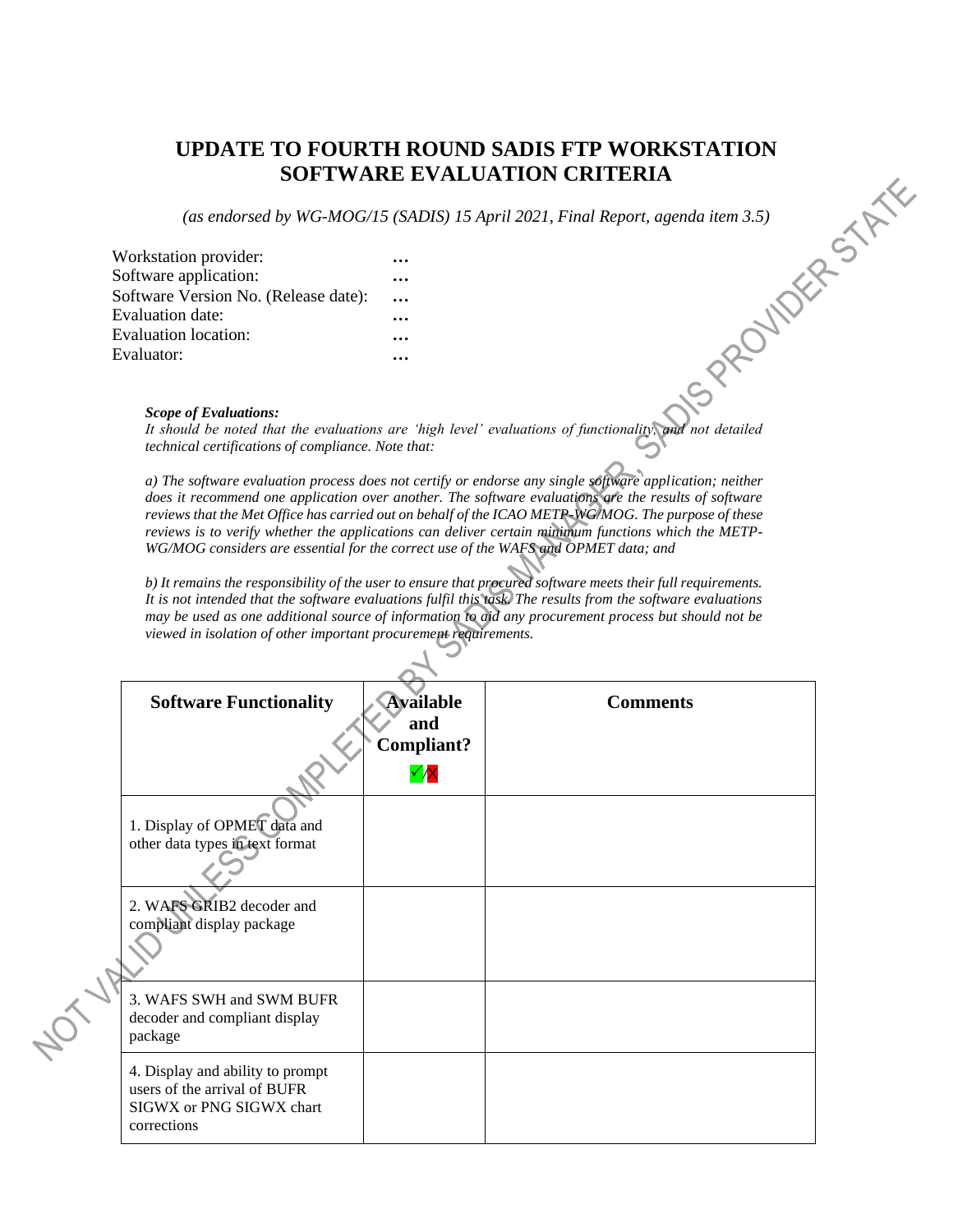| <b>Software Functionality</b>                                                                                                   | <b>Available</b><br>and<br>Compliant?<br>$\checkmark$ | <b>Comments</b> |        |
|---------------------------------------------------------------------------------------------------------------------------------|-------------------------------------------------------|-----------------|--------|
| 5. Display and ability to prompt<br>users of the arrival of SADIS<br>administrative messages                                    |                                                       |                 | RISTAN |
| 6. Display of tropical cyclone<br>advisory statements                                                                           |                                                       |                 |        |
| 7. Display of tropical cyclone<br>advisory graphics                                                                             |                                                       |                 |        |
| 8. Display of volcanic ash advisory<br>statements                                                                               |                                                       |                 |        |
| 9. Display of volcanic ash graphics                                                                                             |                                                       |                 |        |
| 10. Display of space weather<br>advisory statements.                                                                            |                                                       |                 |        |
| 11. Display bulletin contents from<br>the WMO header                                                                            |                                                       |                 |        |
| 12. Display of special AIREPS                                                                                                   |                                                       |                 |        |
| 13. Display of WAFS SIGWX<br>charts in the PNG (portable<br>network graphics) chart format.                                     |                                                       |                 |        |
| 14. Display OPMET data produced<br>in IWXXM format.                                                                             |                                                       |                 |        |
| 15. Processes Digital Signature and<br>Digital Certificate to check<br>authenticity and integrity of Secure<br><b>SADIS FTP</b> |                                                       |                 |        |

*Note. – Please refer to the accompanying notes that detail the requirements and whether the functionality was COMPLIANT or NON-COMPLIANT at time of evaluation.*

data.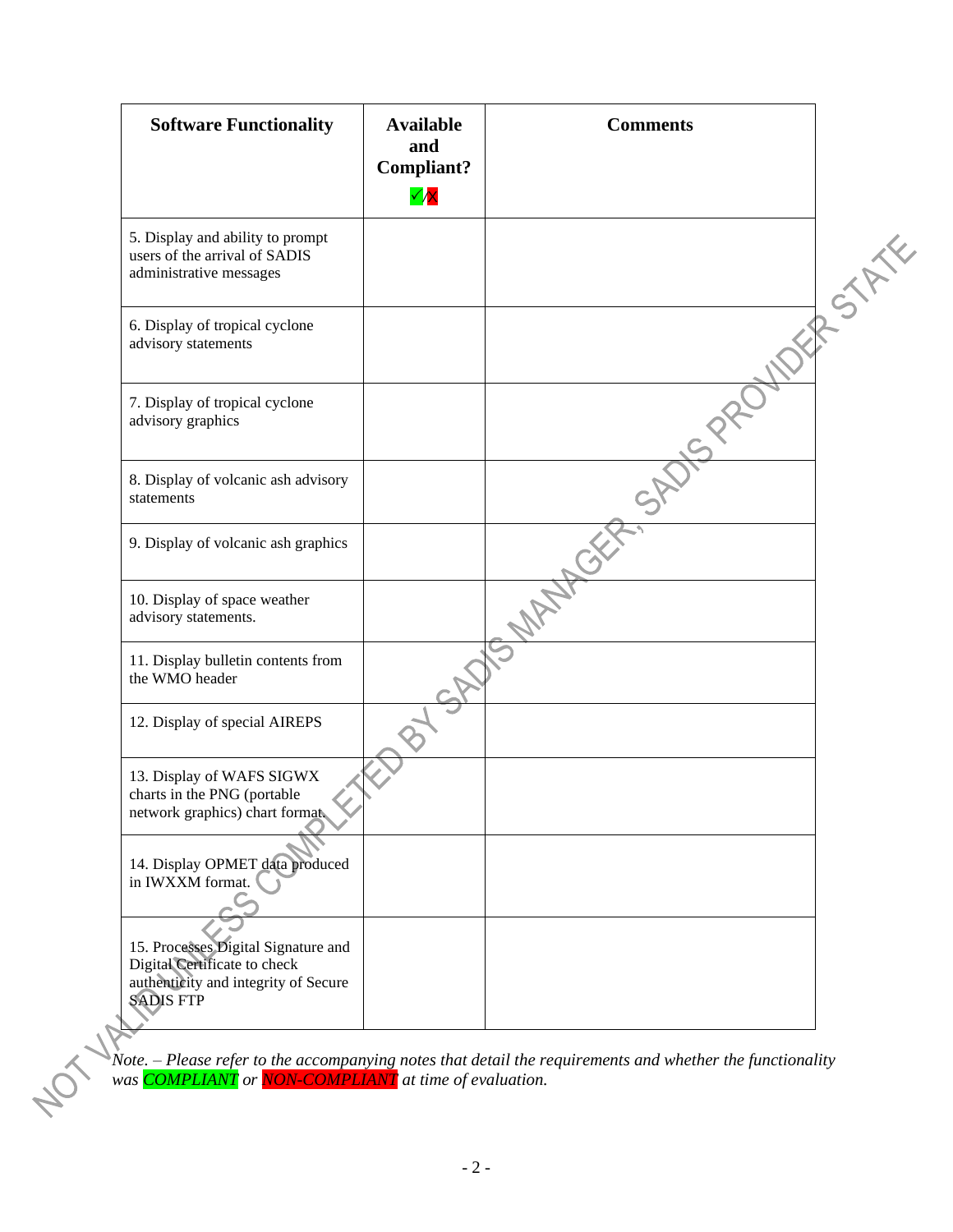# **Requirements**

The numbers of the notes below correspond to the numbers of the items listed in the table above. For a software package to receive a  $\checkmark$  or **COMPLIANT** as opposed to  $\checkmark$  or *NON-COMPLIANT* in the "Available" and Compliant" column on the table, all of the functions detailed below need to be satisfied for each functionality item.

For every workstation provider agreeing for their software to be evaluated under these criteria, the intention<br>is to make the information available to all existing and prospective SADIS users via the SADIS web name<br>at URL is to make the information available to all existing and prospective SADIS users via the SADIS web page at URL: [http://www.metoffice.gov.uk/aviation/sadis/software.](http://www.metoffice.gov.uk/aviation/sadis/software)

# **Ability for the data to be sourced from SADIS FTP.**

1. i) The ability to receive and display OPMET data and other data types in text format (including TAFs, METARs, SPECIs, SIGMETs, EUR region AIRMETs and GAMETs, and ASHTAMs and NOTAMs related to volcanic ash);

**Objective 1:** Demonstrate retrieval of all TAFs from each of the following regions; CARSAM, NAM, EUR/NAT, MID, ASIAPAC; using SADIS User Guide Annex 1 for ICAO Location IDs. Retrieval of 20 random TAFs from each of the regions above as directed by the SADIS Manager during the evaluation will also be required. [COMPLIANT/*NON-COMPLIANT*].

**Objective 2:** Demonstrate retrieval of all METARs from each of the following regions; CARSAM, NAM, EUR/NAT, MID, ASIAPAC; using SADIS User Guide Annex 1 for ICAO Location IDs. Retrieval of 20 random METARs from each of the regions above as directed by the SADIS Manager during the evaluation will also be required. [COMPLIANT/*NON-COMPLIANT*]

**Objective 3:** Demonstrate retrieval of SPECIs from each of the following regions; CARSAM, NAM, EUR/NAT, MID, ASIAPAC. [COMPLIANT/*NON-COMPLIANT*]

**Objective 4:** Demonstrate retrieval of valid SIGMETs from each of the following regions; CARSAM, NAM, EUR/NAT, MID, ASIAPAC. [COMPLIANT/*NON-COMPLIANT*]

**Objective 5:** Demonstrate retrieval of valid AIRMETs. [COMPLIANT/*NON-COMPLIANT*]

**Objective 6:** Demonstrate retrieval of valid GAMETs. [COMPLIANT/*NON-COMPLIANT*]

**Objective 7:** Demonstrate retrieval of valid ASHTAM and NOTAMS relating to volcanic ash<sup>1</sup>. [COMPLIANT/*NON-COMPLIANT*]

ii) Prompt users of the arrival of a SIGMET, SPECI, ASHTAM and NOTAM related to volcanic ash.

**Objective 1:** Demonstrate alerts of received SIGMETs. [COMPLIANT/*NON-COMPLIANT*]

**Objective 2:** Demonstrate alerts of received SPECIs. [COMPLIANT/*NON-COMPLIANT*]

Objective 3: Demonstrate alerts of received ASHTAM and NOTAMS relating to volcanic ash<sup>2</sup>. [COMPLIANT/*NON-COMPLIANT*]

<sup>1</sup> It is acknowledged that there may be no available bulletins in which to demonstrate this. Self certification is acceptable.

 $2$  It is acknowledged that there may be no available bulletins in which to demonstrate this. Self certification is acceptable.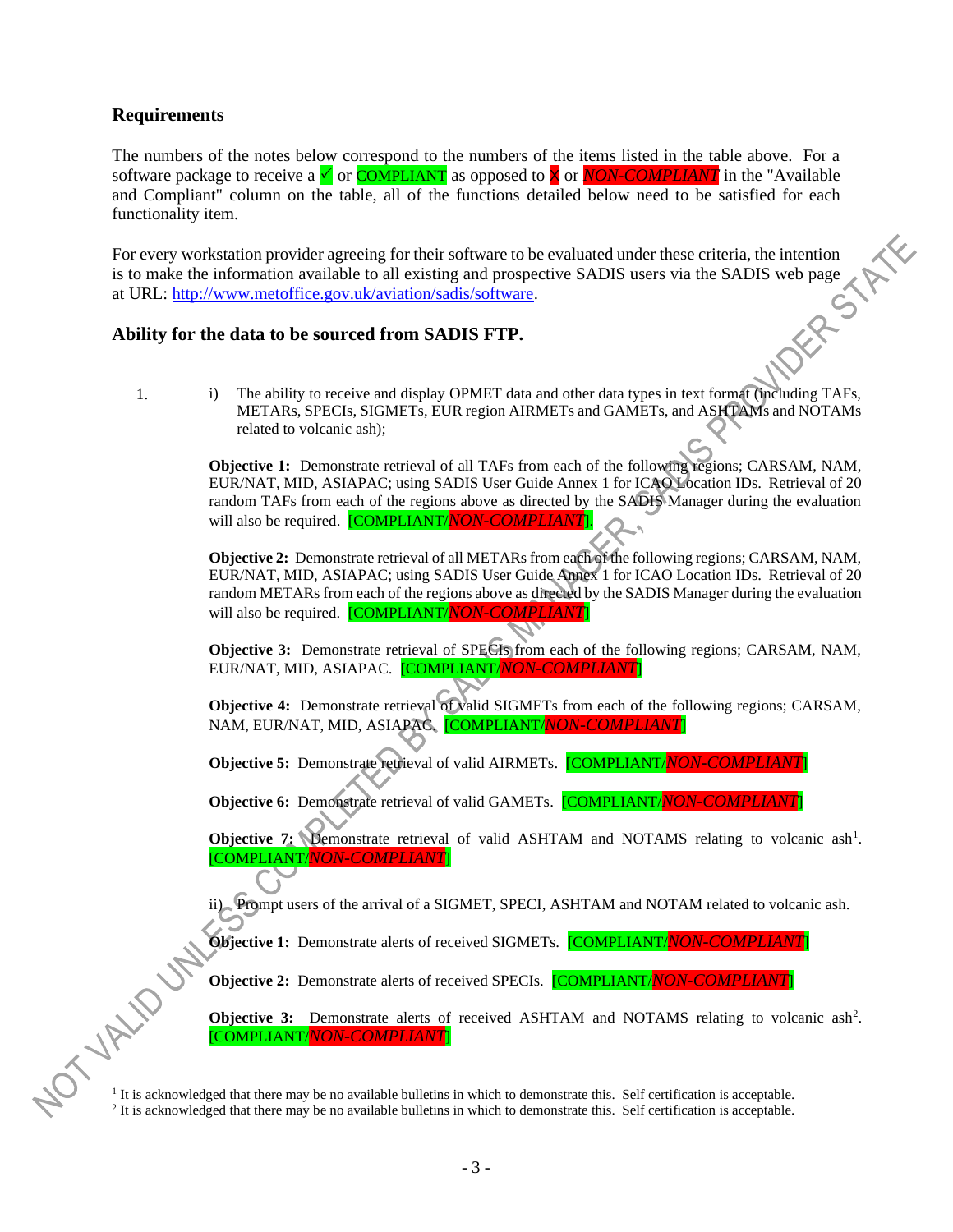2. i) The functionality to enable a user to produce a wind-temperature chart from the GRIB2 data over a configurable user-specified area. Global coverage is required. The ability to produce charts spanning the International Date Line and including all of the standard ICAO areas<sup>3</sup> is required.

> **Objective 1:** Demonstrate display of wind/temperature chart from WAFC London and WAFC Washington<sup>4</sup> GRIB2 data. Display examples for a sample of different levels (at least 5) and different timesteps (at least 3). [COMPLIANT/NON-COMPLIANT]<br>ii) A "zooming facility" for GRIB2 chart organization timesteps (at least 3). [COMPLIANT/*NON-COMPLIANT*]

ii) A "zooming facility" for GRIB2 chart areas.

**Objective 1:** Demonstrate the maximum and minimum levels of 'zoom' that the user can [COMPLIANT/*NON-COMPLIANT*]

**Objective 2:** Demonstrate the 'pan' functionality of the software. **[COMPLIANT** 

iii) The ability to produce a wind-temperature chart from GRIB2 encoded data that is largely identical as far as layout is concerned to the wind and temperature example chart contained in Appendix 1 of Amendment 76 to ICAO Annex 3. The product must clearly display whether the chart is derived from the WAFC London or WAFC Washington GRIB2 encoded data and additionally include the provider of the GRIB2 encoded data<sup>5</sup>.

**Objective 1:** Demonstrate that the product identifies whether the chart is derived from the WAFC London or WAFC Washington GRIB encoded data. [COMPLIANT/*NON-COMPLIANT*]

iv) The functionality to enable a user to produce Cumulonimbus, icing and turbulence charts from the 0.25 degree horizonal resolution GRIB2 data over a configurable user-specified area. Global coverage is required. The ability to produce charts spanning the International Date Line and including all of the standard ICAO areas<sup>3</sup> is required.

**Objective 1:** Demonstrate display of Cumulonimbus, icing and turbulence<sup>6</sup> charts from WAFC London and WAFC Washington<sup>4</sup> GRIB2 data. Display examples for a range of timesteps and levels, but demonstrating at least one example of every parameter<sup>7</sup>. [COMPLIANT/<mark>*NON-COMPLIANT*]</mark>

3. i) The functionality to enable a user to produce a SWH and a SWM SIGWX chart from BUFR data over a configurable user-specified area. Global coverage for the SWH data is required. The ability to produce charts spanning the International Date Line and covering all of the standard ICAO areas<sup>8</sup> is required for the SWH data.

> **Objective 1:** Demonstrate display of WAFC London SIGWX BUFR data over 3 previously defined, custom areas. Areas are at discretion of Software provider, but should demonstrate the extremes of useable zoom settings, and one should cross the international dateline. **COMPLIANT/VC** *COMPLIANT*]

<sup>3</sup> A, B, B1, C, D, E, F, G, H, I, J, K, M, NAT, EUR, MID, SOUTH ASIA

 $\frac{4 \text{Shift}}{2 \text{ width}}$ , it is up to the end user of the system to determine what source of WAFS data they use for their gridded WAFS upper air forecasts. Both WAFC London and WAFC Washington GRIB2 data is available on SADIS FTP.

<sup>5</sup> Provider is a requirement of Amendment 75.

<sup>&</sup>lt;sup>6</sup> Test data and sample visualisations can be provided to assist in this element of the evaluation.

 $7$  Sample source data and visualisations can be provided to assist in demonstrating this functionality.

<sup>8</sup> A, B, B1, C, D, E, F, G, H, I, J, K, M, NAT, EUR, MID, SOUTH ASIA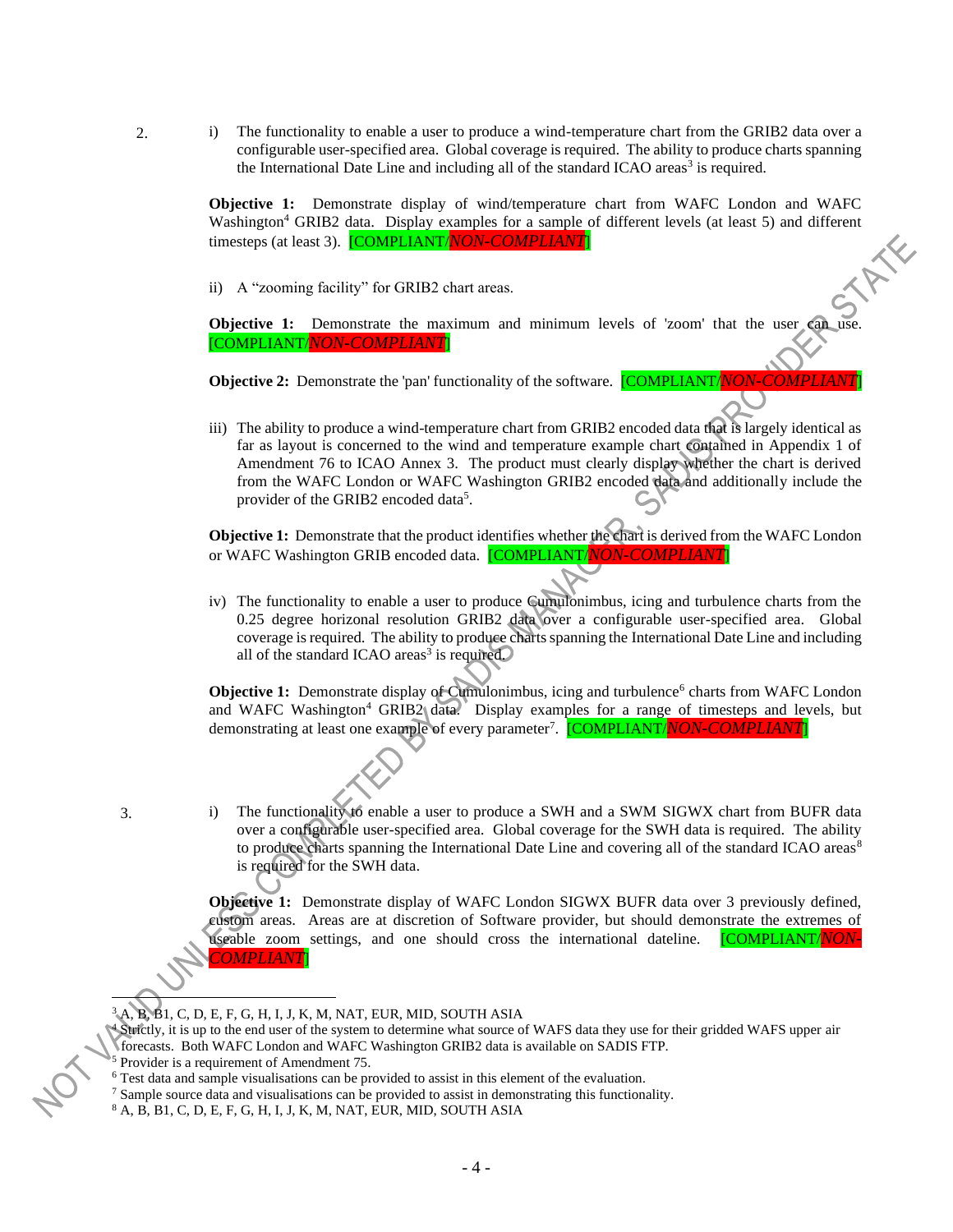**Objective 2:** Demonstrate display of WAFC Washington SIGWX BUFR data over 3 previously defined, custom areas. Areas are at discretion of Software provider, but should demonstrate the extremes of useable zoom settings, and one should cross the international dateline. [COMPLIANT/*NON-COMPLIANT*]

**Objective 3:** Demonstrate how areas of the globe not covered by SWM SIGWX BUFR forecast data are indicated to the user (i.e. how does the user know there is no information?). **[COMPLIANT/***NON COMPLIANT*]

**Objective 4:** Demonstrate how user configurable areas are created. **[COMPLIANT**/ *COMPLIANT*]

**Objective 5:** Demonstrate and provide hard copies of all SIGWX Charts for all ICAO Areas (excepting Area L). [COMPLIANT/*NON-COMPLIANT*]

**Objective 6:** Demonstrate the ability to process WAFS SIGWX BUFR data during WAFC Backup events (WAFC London backing up WAFC Washington and WAFC Washington backing up WAFC London). [COMPLIANT/*NON-COMPLIANT*]

ii) A "zooming facility" for BUFR chart areas.

**Objective 1:** Demonstrate the limits of zoom for SIGWX charts generated from SIGWX BUFR. [COMPLIANT/*NON-COMPLIANT*]

iii) The ability to produce a SIGWX chart from BUFR encoded data that is *identical* as far as the meteorological content is concerned (including depiction of non-CB cloud areas and jetstream depth notation), *identical* as far as the chart legend<sup>9</sup> box text, and *largely identical* as far as other features are concerned (e.g. the position of text boxes), to a standard portable network graphics (PNG) SIGWX chart for the same area and meets the latest ICAO Annex 3 requirements. The product must clearly display whether the chart is derived from WAFC London or WAFC Washington BUFR encoded data, and the provider<sup>10</sup> of the data. If the software allows the user to modify any of the plotted meteorological parameters, reference to either WAFC *must* be automatically removed if such modification is carried out by the end user.

**Objective 1:** Provide for close scrutiny and comparison with equivalent WAFC generated PNG forecasts, the system's own ICAO Chart areas as generated from WAFC SIGWX BUFR. All ICAO areas must be provided, selecting from 2 validity times. To be compliant, the system's own SIGWX charts must be identical in meteorological content to that of the WAFCs PNG charts. [COMPLIANT/*NON-COMPLIANT*]

**Objective 2:** Text box/arrow head placement must lead to an unambiguous indication to users (including dispatchers and aircrew) of the meteorological situation<sup>11</sup>. **[COMPLIANT/***NON-COMPLIANT*]

**Objective 3:** The product must clearly display whether the chart is derived from WAFC London or WAFC Washington BUFR encoded data, and the 'Provider' of the data. [COMPLIANT/*NON-COMPLIANT*]

 $9$  Note requirement to include 'Provider' information as per Amendment 75

C

<sup>&</sup>lt;sup>10</sup> Required in Amendment 75

 $11$  It is essential that dispatchers and aircrew can quickly and unambiguously understand the meteorological situation from the charts.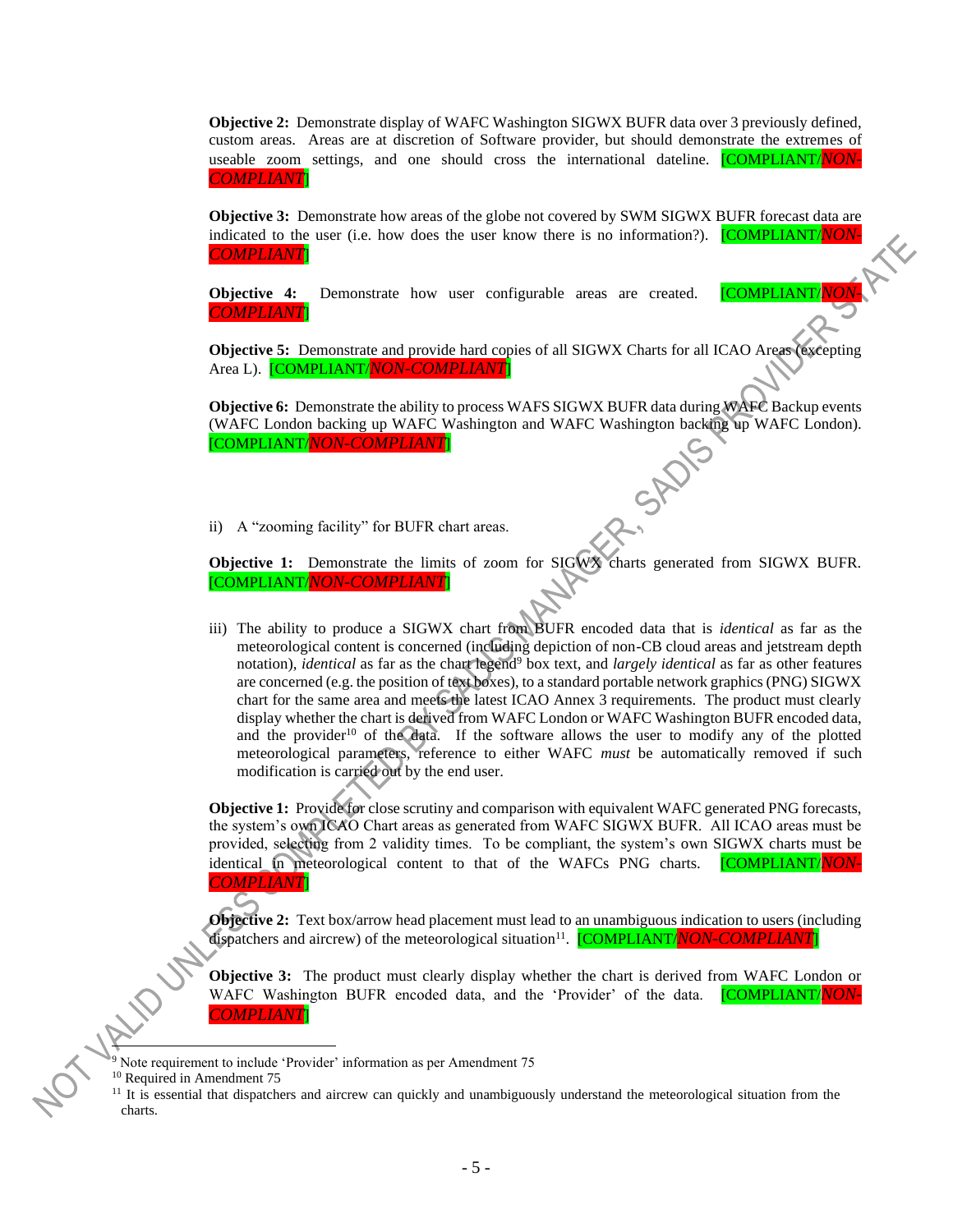**Objective 4:** Demonstrate that if the software allows the user to modify any of the plotted meteorological parameters, reference to either WAFC *must* be automatically removed if such modification is carried out by the end user. [COMPLIANT/*NON-COMPLIANT*]

iv) The ability to handle BUFR bulletins that contain no data – i.e. bulletins that are empty apart from message header information. In particular, this applies to the BUFR bulletins associated with surface fronts, namely:

JUFE00 EGRR, JUFE00 KKCI, JUJE00 EGRR; and JUJE00 KKCI.

**Objective 1:** Demonstrate that BUFR bulletins that contain no data do not cause a failure of the displa of SIGWX. [COMPLIANT/*NON-COMPLIANT*]

4. i) The ability to receive, prompt users and display the arrival of WAFS SIGWX corrections. These corrections are text messages issued with the following WMO header: FXUK65 EGRR or FXUS65 KKCI for BUFR-code and/or PNG SIGWX chart corrections.

> **Objective 1:** Demonstrate that the user is alerted to FXUK65 EGRR and FXUS65 KKCI messages. [COMPLIANT/*NON-COMPLIANT*]

5. i) The ability to receive, display and prompt users of the arrival of SADIS administrative messages. These are text messages issued with the following WMO headers:

> NOUK10 EGRR; NOUK11 EGRR; NOUK12 EGRR; NOUK13 EGRR; NOUK31 EGGY; and NOBX99 EBBR

**Objective 1:** Demonstrate that the user is alerted to NOUK10 EGRR and NOUK11 EGRR messages. [COMPLIANT/*NON-COMPLIANT*]

6. i) The ability to receive, display and prompt users of the arrival of tropical cyclone advisory statements. These bulletins are in text format and are of the form  $FK****$  CCCC.<sup>12</sup>

> **Objective 1:** Demonstrate that the user is alerted to  $FK****$  CCCC messages. **[COMPLIANT/***NON COMPLIANT*]

7. i) The ability to receive, display and prompt users of the arrival of tropical cyclone advisory graphics. These bulletins are in PNG format and are of the form  $T_1T_2A_1A_2 \text{ i }1^3$  CCCC.<sup>14</sup>

> **Objective 1:** Demonstrate that the user is alerted to  $T_1T_2A_1A_2$  i CCCC messages relating to tropical cyclone advisory graphics. [COMPLIANT/*NON-COMPLIANT*]

<sup>12</sup> Prior to Evaluation, as much evidence of receipt, notification and display (screenshots, or other evidence) should be collected to demonstrate such messages are dealt with appropriately

 $13$  Currently, there is only one known TCAC issuing Tropical Cyclone Advisories in graphical form. La Reunion uses PZXD0(1-4) FMEE.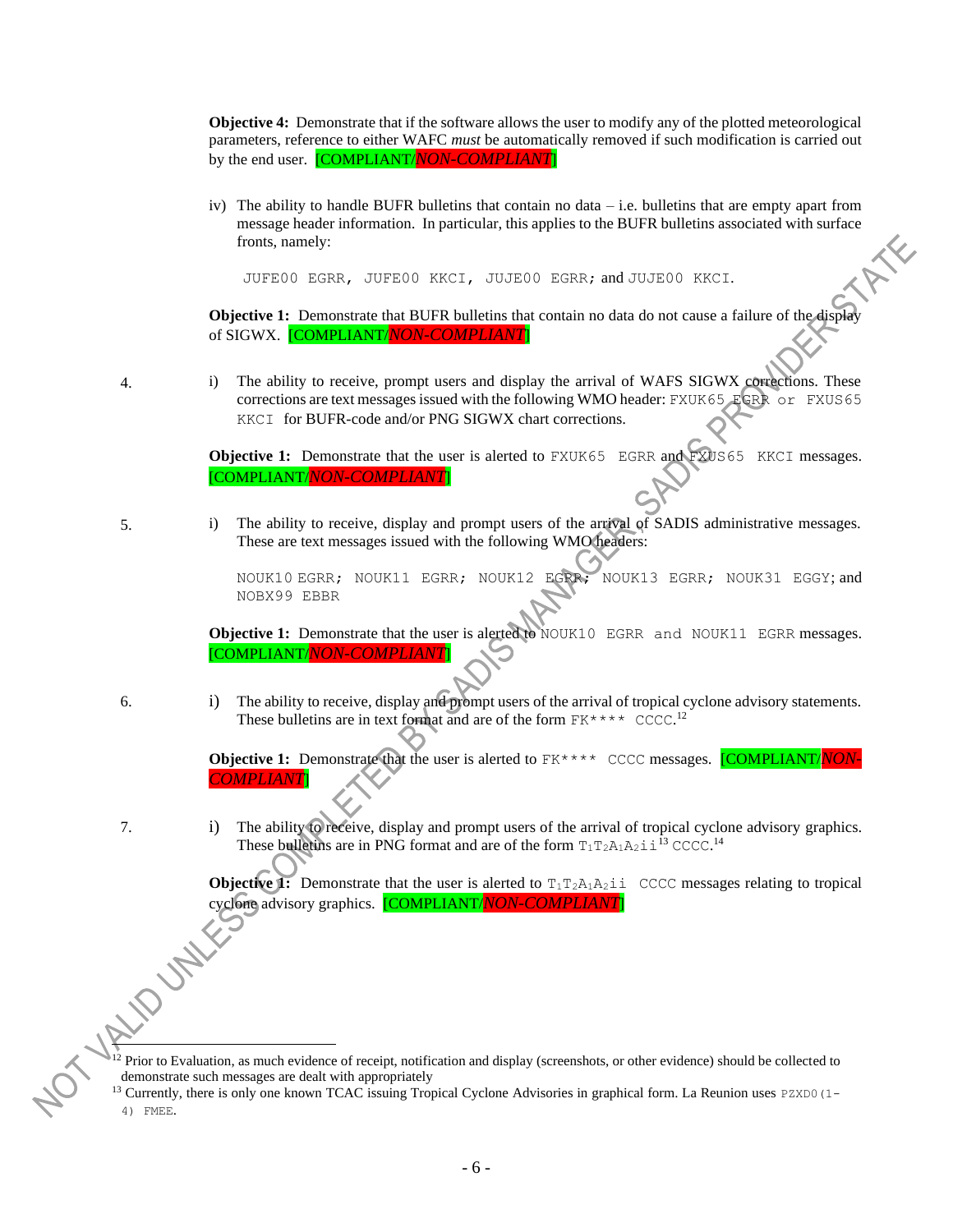8. i) The ability to receive, display and prompt users of the arrival of volcanic ash advisory statements. These bulletins are in text format, and the WMO headers of those currently available for dissemination of SADIS are listed below. These bulletin headers are of the form  $FV^{***}$  CCCC<sup>14</sup>.

> FVAK(20-25) PAWU; FVXX(01-03) EGRR; FVXX05 EGRR; FVXX(20-27) KNES; FVXX(01-05) LFPW; FVFE01 RJTD; FVCN(01-04) CWAO; FVAU(01-10) ADRM; FVAG(01-05) SABM; and FVPS(01-05) NZKL.

**Objective 1:** Demonstrate that the user is alerted to the above messages. **[COMPLIANT** *COMPLIANT*]

9. i) The ability to receive and display volcanic ash graphics (VAG). These graphical charts are in PNG chart format (as available). The products that may be available for dissemination on SADIS have the following WMO headers:

> PFXD(01-10) ADRM; PFXD(01-03) EGRR; PFXD05 EGRR; PFXD(20-27) KNES; PFXD(05-09) LFPW; PFXD01 RJTD; PFXD(01-05) NZKL; PFXD(01-04) SABM; PFXD(01-04) CWAO; PFXD(21-25) PAWU(21-25) <sup>14</sup>

**Objective 1:** Demonstrate that the user is alerted to the above messages. **[COMPLIANT**/ *COMPLIANT*]

10 i) The ability to receive, display and prompt users of the arrival of space weather advisory statements. These bulletins are in text format, and the WMO headers of those currently available for dissemination of SADIS are listed below. These bulletin headers are of the form  $FN**** CCCC<sup>14</sup>$ .

> FNXX0[1-4] YMMC; FNXX0[1-4] ZBBB; FNXX0[1-4] UUAG;  $FNXX0[1-4]$  LFPW;  $FNXX0[1-4]$  EFKL;  $FNXX0[1-4]$  KWNP

**Objective 1:** Demonstrate retrieval of at least 20 bulletins covering a range of bulletin types. [COMPLIANT/*NON-COMPLIANT*]

11. i) The functionality to enable a user to display the contents of a single bulletin (including all types of bulletins except GRIB and BUFR encoded bulletins) by typing in the WMO header of the bulletin.

> **Objective 1:** Demonstrate retrieval of at least 20 bulletins covering a range of bulletin types. [COMPLIANT/*NON-COMPLIANT*]

12. i) The ability to receive, display and prompt users of the arrival of special AIREPS. These bulletins are in text format, and the WMO headers of the bulletins currently available for dissemination on SADIS are listed below. The bulletins are of the form  $U A^{**} (60-79)$  CCCC.<sup>15</sup>

 $U$ A//60-69 CCCC;; and  $U$ A//(70-79) CCCC

**Objective 1:** Demonstrate that the user is alerted to the above messages. **[COMPLIANT/***NON COMPLIANT*]

<sup>&</sup>lt;sup>14</sup> ZBBB and UUAG advisories are expected to commence operationally during 2021.

<sup>&</sup>lt;sup>15</sup> Prior to Evaluation, as much evidence of receipt, notification and display (screenshots, or other evidence) should be collected to demonstrate such messages are dealt with appropriately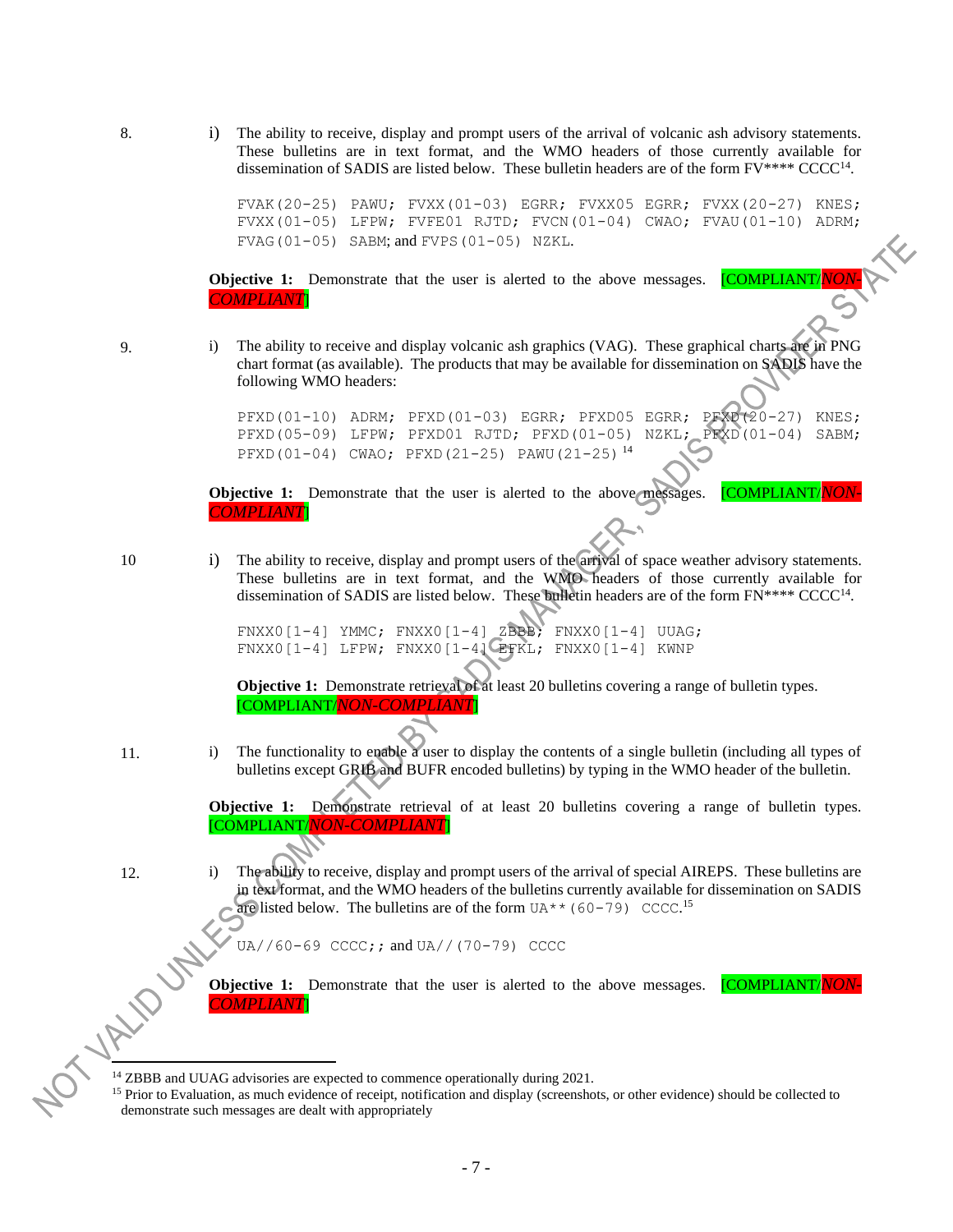13. i) The ability to receive WAFS SIGWX charts in the PNG (portable network graphics) chart format and display them using standard visualisation software, e.g. web browser.

> **Objective 1:** Demonstrate the display and provision in hard copy form of the PNG format SIGWX Charts. Demonstrate for at least 5 ICAO Areas (including at least 2 SWM), for at least 2 different validity times. [COMPLIANT/*NON-COMPLIANT*]

> **Objective 2:** Demonstrate the ability to process WAFS SIGWX PNG charts during WAFC Backup events (WAFC London backing up WAFC Washington and WAFC Washington backing up WAFC London). [COMPLIANT/*NON-COMPLIANT*]

- 
- 14. i) The ability to receive and display OPMET data received in IWXXM (ICAO Meteorological Information Exchange Model) format. 16

**Objective 1:** Demonstrate retrieval of IWXXM format TAFs. Retrieval of 20 random TAFs from each of the regions above as directed by the SADIS Manager during the evaluation will also be required. [COMPLIANT/*NON-COMPLIANT*].

**Objective 2:** Demonstrate retrieval of IWXXM METARs. Retrieval of 20 random METARs from each of the regions above as directed by the SADIS Manager during the evaluation will also be required. [COMPLIANT/*NON-COMPLIANT*]

**Objective 3:** Demonstrate retrieval of IWXXM format SPECIs. [COMPLIANT/*NON-COMPLIANT*]

**Objective 4:** Demonstrate retrieval of valid **IWXXM** format SIGMETs. **[COMPLIANT**/ *COMPLIANT*]

**Objective 5:** Demonstrate retrieval of IWXXM format AIRMETs. **COMPLIANT/NON** *COMPLIANT*]

**Objective 6:** Demonstrate retrieval of IWXXM format Volcanic Ash Advisories [COMPLIANT/*NON-COMPLIANT*]

**Objective 7:** Demonstrate retrieval of IWXXM format Tropical Cyclone Advisories [COMPLIANT/*NON-COMPLIANT*]

**Objective 7:** Demonstrate retrieval of IWXXM format Space Weather Advisories [COMPLIANT/*NON-COMPLIANT*]

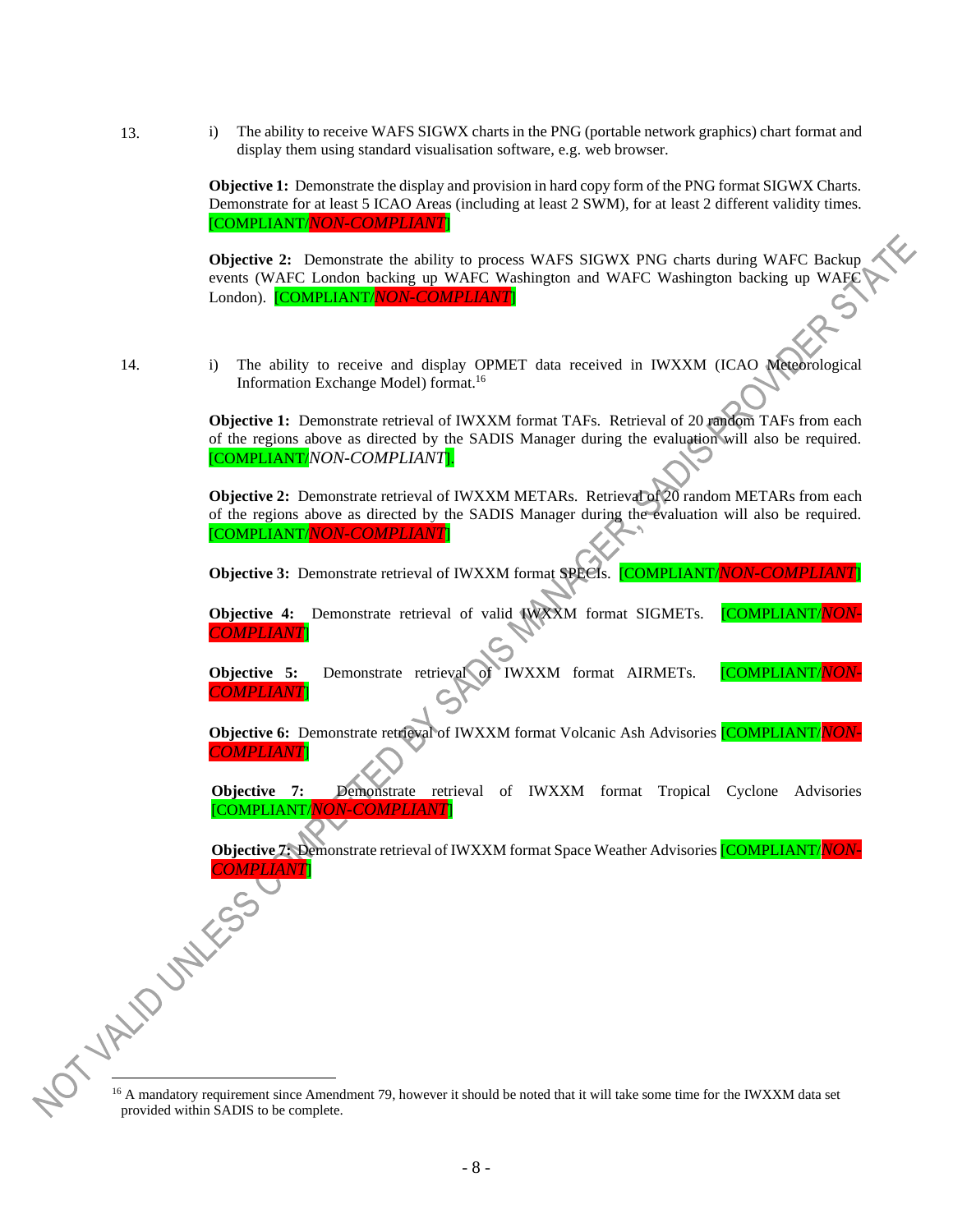15 i) To correctly process files and Digital Certificate/Digital Signatures in order to check authenticity and integrity of data downloaded from Secure SADIS FTP.

> **Objective 1:** Demonstrate that the Digital Certificate is checked, and relevant details are available for authenticity checks. [COMPLIANT/*NON-COMPLIANT*]

> **Objective 2:** Demonstrate that the system can deal with a change of Digital Certificate. [COMPLIANT/*NON-COMPLIANT*]

> **Objective 3:** Demonstrate how a user is alerted to a failure of processing the Digital Certificate, and the options available to the user with regard to continuing to accept data. [COMPLIANT/*NON-COMPLIANT*]

> **Objective 4:** Demonstrate how user responses to Objective 3 are logged and stored. [COMPLIANT/*NON-COMPLIANT*]

> **Objective 5:** Demonstrate that the Digital Signature is appropriately handled/processed with the relevant file to prove that there has been no corruption/tampering. **[COMPLIANT/***NON-COMPLIA*

> **Objective 6:** Demonstrate how a user is alerted to a failure to confirm that a file has not been corrupted/tampered with, and the options available to the user with regard to continuing to accept data. [COMPLIANT/*NON-COMPLIANT*]

> **Objective 7:** Demonstrate how user responses to Objective 6 are logged and stored. [COMPLIANT/*NON-COMPLIANT*]

> **Objective 8:** Explain the 're-try/re-poll' policy, should initial attempts at re-loading Digital Certificates/Digital Signatures produce fails<sup>17</sup> Certificates/Digital Signatures produce fails<sup>17</sup> [COMPLIANT/*NON-COMPLIANT*]

 $17$  This is required to deal with rare occasions where there may be a small delay in the availability of the Digital Signatures after the relevant and equivalent data file has been delivered.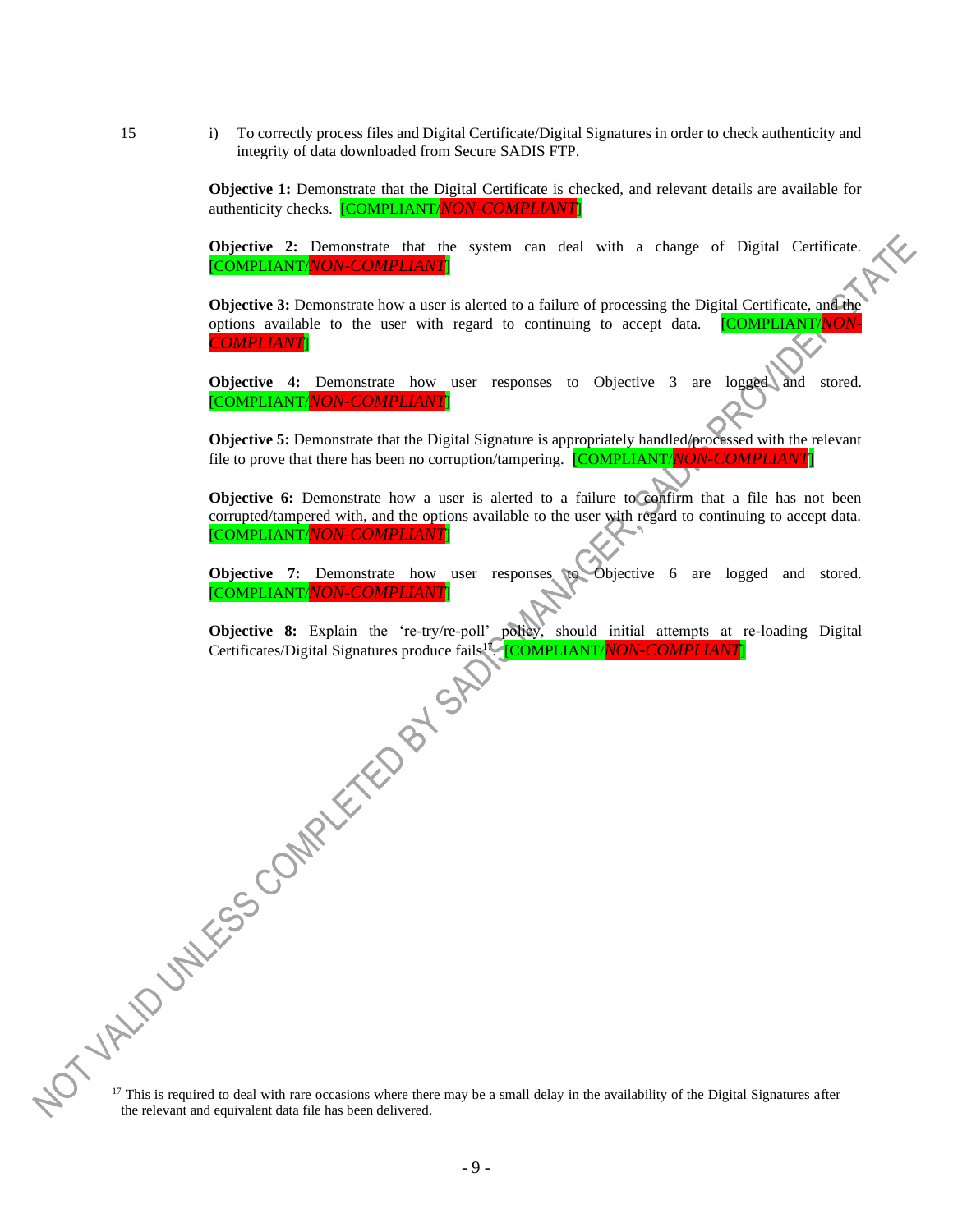# **APPENDIX A**

# **Agreement between SADIS Provider and SADIS Workstation Software providers, relating to the evaluation of SADIS workstation software**

### **Evaluation Options:**

1) Provision (by the SADIS workstation software provider) of a laptop (to be returned of course) pre-loaded with the software to be evaluated, and sample data installed.

This will allow the SADIS Provider to use the software to evaluate what the system can do.

The laptop might be couriered, or if preferred a staff representative (of the workstation vendor) could attend to demonstrate the system. (note, it is regretted that the SADIS Provider's IT Security Restrictions would prevent connection of non Met Office laptop to any of our systems or the internet that would provide access to live SADIS data).

2) Demonstration of software functionality using web-conferencing or screen sharing technology, supported by screenshots and hard copy printouts of charts/logs demonstrating compliance.

To do this, a several demonstration periods will be agreed from which the workstation software supplier should demonstrate the key software function. It will not be possible to assess all criteria in this way, so this evaluation method will be accompanied by the provision of screenshots, lists, charts and logs that will be assessed separately.

3) Completion by the SADIS workstation software provider of a self-evaluation/self-certification form, supported by the evidence of screenshots and hard copy printouts of charts/logs demonstrating compliance.

To do this, a date and time period will be agreed from which the workstation software supplier should demonstrate the necessary functions by provision of screenshots, logs, hard copy, and sufficient explanatory text to show that their systems meet the evaluation requirements. The SADIS Provider will review against equivalent data in order to cross reference the workstation provider's screenshots/logs/hard copy with the original data provided.

4) The SADIS Manager can attend the offices of the SADIS workstation software provider and evaluate the system in real-time.

This would allow for the most realistic demonstration of the system in real time, and without some of the restrictions above.

### **For 'cost' purposes:**

- The SADIS Provider will charge to evaluate at a high level (see scope of evaluations below) the SADIS workstation software against the most recent SADIS evaluation criteria, as endorsed by METP-WG/MOG. Whilst substantial changes cannot be made without endorsement by METP-WG/MOG, some minor adjustments may be permissible dependent upon any changes endorsed by other official (particularly ICAO) groups/authorities.
- It is anticipated that a typical evaluation will take two days of the SADIS Manager's time, and the charge rates will be advised before entering into any commitment. Should the evaluation extend beyond two days (total working time, not elapsed time) then additional charges will be raised.
- The evaluation would have to be conducted in English for all verbal and written correspondence. Any requirement for translation facilities would need to be arranged by and met by the SADIS workstation software provider.

In the event of option 1), then courier costs and insurance for the laptop both to and from the Met Office at Exeter would need to be met by the SADIS workstation software provider. If a member of the SADIS workstation software provider staff accompanied the laptop to demonstrate the system then of course their travel/subsistence costs and hotel accommodation would need to be arranged/met by the SADIS workstation software provider.